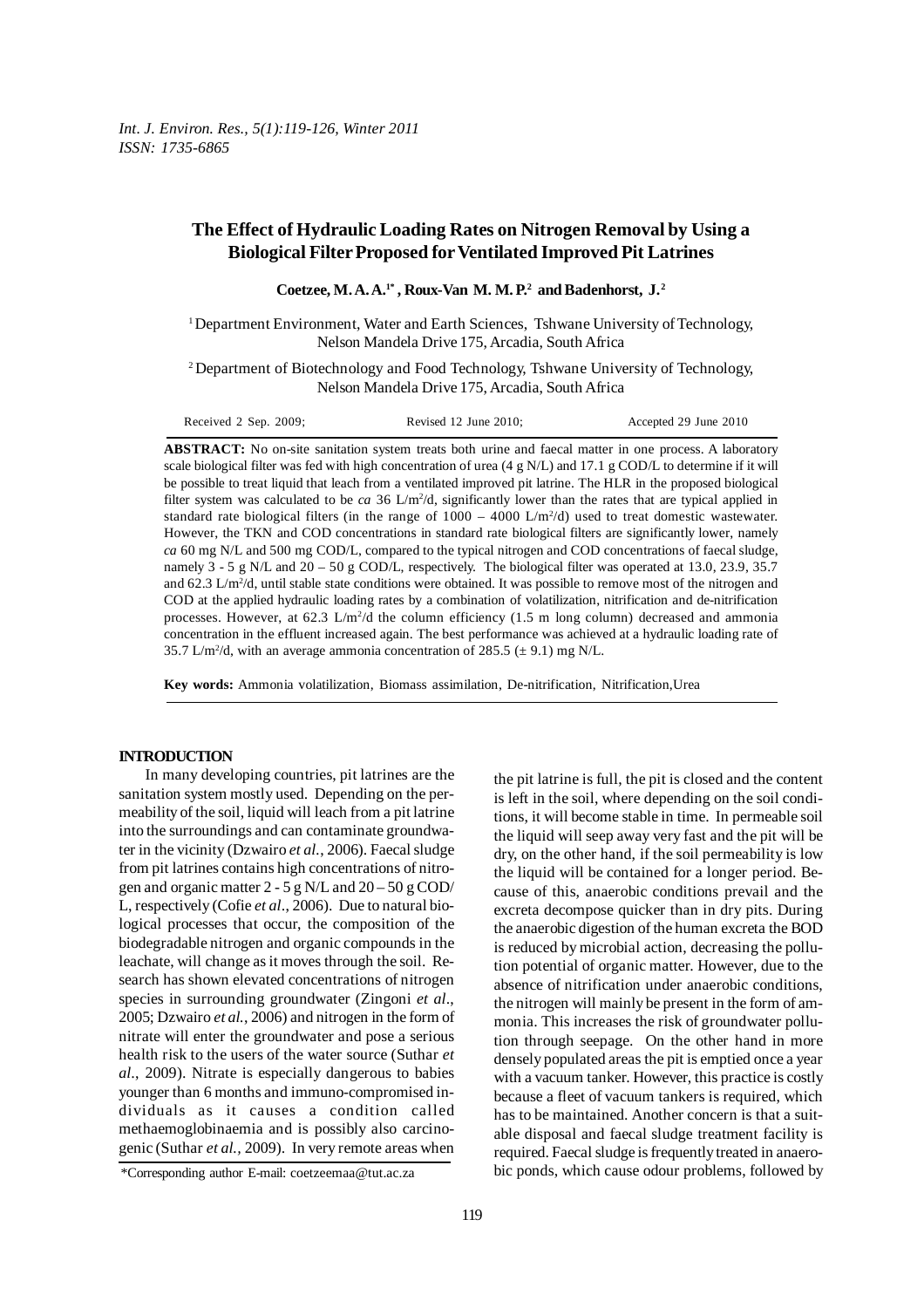facultative ponds where both aerobic and anaerobic conditions exist. However, high ammonia concentrations suppress algal growth which limits the use of facultative ponds (Strauss *et al*., 2000). Alternative treatment options include sedimentation and thickening, drying beds, as well as wetlands (Ingallinella *et al.*, 2002). However all of the above mentioned treatment options are off-site and has cost implications. On-site treatment options seem to be lacking with no existing treatment for both urine and faecal matter in the same system. An example, where some intervention takes place is the composting pit latrine, where the faecal matter is composed and the urine is separately collected to be used as fertilizer or allowed to soak away (Von Münch and Mayumbelo, 2007). A need exist for a low cost, on-site treatment system, where both faecal matter and urine can be treated. A new modified VIP system is proposed, where the faecal sludge in the pit will be allowed to leach into a biological filter. The filter will be packed with stones. The vent pipe will be fitted with an extraction fan to induce a draft through the filter. Thus, all the liquid that seeps from the top part of the pit will be treated in the biological filter. The aim of this study is to determine whether the biological filter will be able to process the required nitrogen and organic load at the HLRs that will be applied. Faecal sludge comprises of a liquid and solid phase. The liquid phase mainly originate from urine. Between 600 - 1200 m? urine is excreted per person per day (Schouw *et al.*, 2002). The main factors that will have an influence on the amount excreted are the daily fluid intake and the climatic conditions. The number of persons that use a pit latrine during a day will also vary. These variations in the hydraulic load can have an effect the performance of any treatment process (MetCalf and Eddy, 2003). The HLRs for standard rate biological filters are  $1000 - 4000$  L/m<sup>2</sup>/d (MetCalf and Eddy, 2003). To determine the HLR on a pit latrine it was assumed that urine is produced at a rate of 1.5 L/capita/d, as indicated by Ronteltap *et al* (2010) as a global average. Assuming that a pit latrine will serve a family of six persons, and that the surface area of the biological filter underneath the pit will be 0.5 m x 0.5 m, then the HLR in the proposed biological filter system will be *ca* 36 L/m<sup>2</sup>/d, significantly lower than the rates that are typical applied in standard rate biological filters used to treat domestic wastewater. However, the TKN and COD concentrations in standard rate biological filters are significantly lower, namely *ca* 60 mg N/L and 500 mg COD/L (MetCalf and Eddy, 2003), compared to the typical nitrogen and COD concentrations of faecal sludge, namely 2 - 5 g N/L and 20 – 50 g COD/L, respectively (Cofie *et al*., 2006). In a biological filter the micro-organisms attach themselves to the filter media and form a biofilm. For treatment of wastewater to occur the substrate and oxygen have to be transported from the bulk of the liquid to the surface of the biofilm, from where it diffuses through the biofilm to where the substrate is oxidized and finally waste by-products are excreted back into the bulk liquid (Rauch *et al*., 1999; Mudliar *et al*., 2008). One of the factors which have an influence on the efficiency of the process is the HLR. The HLR is the volume of wastewater applied to a unit filter surface area (MetCalf and Eddy, 2003). The HLR will influence the distribution of the biofilm into the filterbed, and detachment of biofilm from the media (Eding *et al*., 2006; Morgenroth and Wilderer, 2000). Furthermore, the HLR will also influence the ability of a biological filter to perform nitrification. This is due to the fact that heterotrophic and autotrophic organisms have to compete for space in the bioflim. The heterotrophic organisms will replace the autotrophic organisms and no nitrification will take place. As the concentration of the organic compounds decrease in the column, the rate of nitrification will increase (Chen *et al.,* 2006). The C/N ratio determines how the heterotrophic and autotrophic organisms will be distributed through the filter (Chen *et al.,* 2006). At high HLRs, the heterotrophic organisms will be pushed deeper in the filter bed to such an extent that nitrification will be hampered (Grady *et al*., 1999).

The purpose of this investigation was to evaluate the effect of different HLRs on the proposed process.

#### **MATERIALS & METHODS**

The biological filter consisted of a PVC column, 150 mm in diameter and 1500 mm in length. The filter was packed with stones, 10-20 mm in diameter. The synthetic waste medium was fed intermittently to the biological filter by means of a diaphragm dosing pump (Model: Alldos M205). The pump was controlled by an electronic timer, which switched the pump on for 30 seconds, every hour. The medium was distributed through micro sprayers over the stones onto the biological filter (Fig. 1). Air was supplied by means of a compressor (Model: Fini, 100) through a network of perforated perspex pipes at a rate of 1Nm3 /h.

Fresh medium was prepared daily. Primary settling tank effluent from a domestic waste water treatment plant (COD was *ca* 250 mg/L; TKN *ca* 50 mg N/L; total P *ca* 10 mg P/L) was supplemented with urea, 8.6 g/L and glucose, 16 g/L to give a TKN concentration of 4 000 mg N/L and 17 100 mg COD/L. The pH was buffered to pH 7 with 1.8 g/L potassium di-hydrogen phosphate, and 2.8 g/L disodium hydrogen phosphate. The phosphate salts were also used to ensure sufficient phosphorous to sustain unrestricted microbial growth in the biological filter.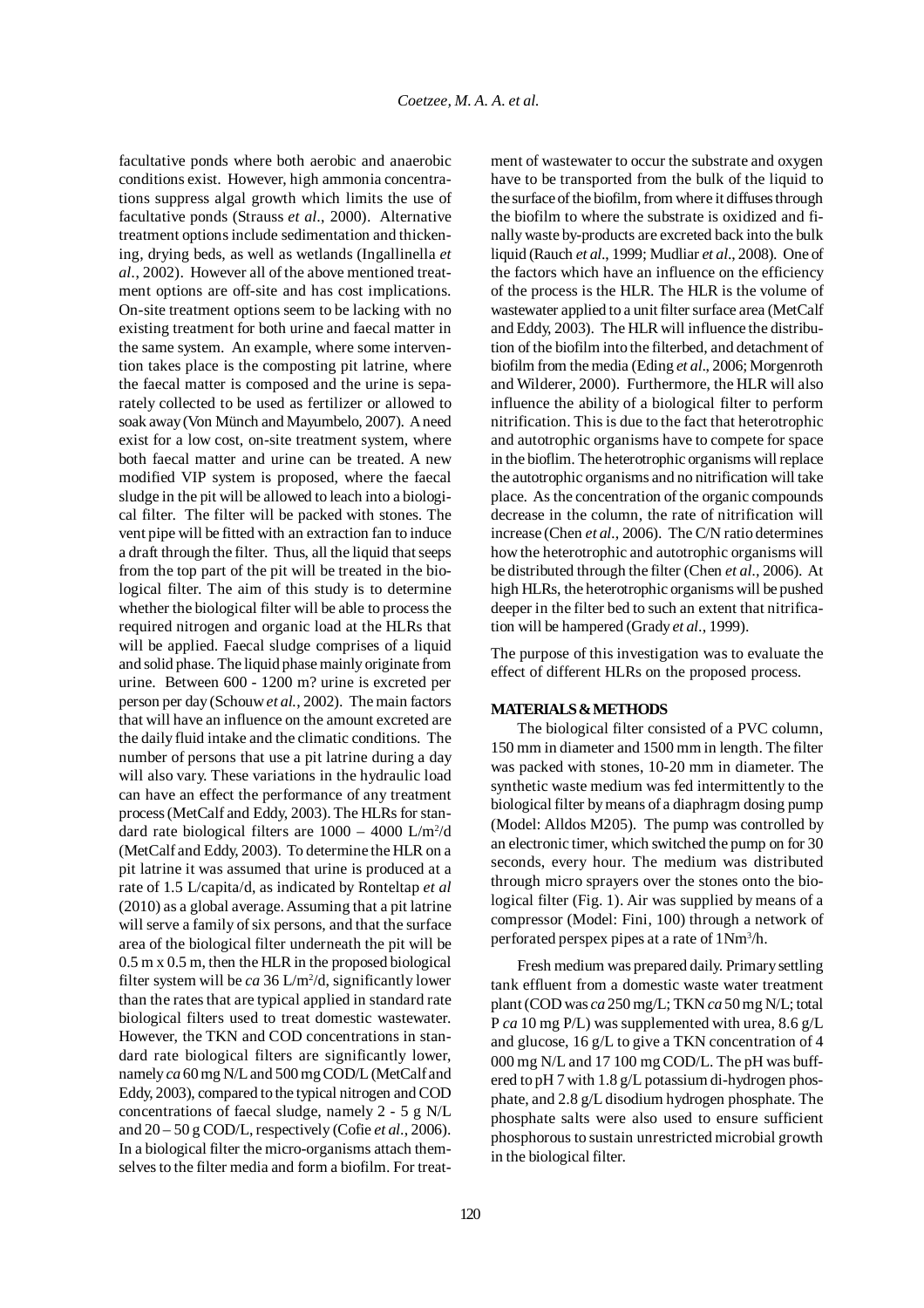

**Fig. 1. Schematic layout of the biological filter**

The biological filter was operated at the following dosing rates: 230 mL/d; 425 mL/d, 630 mL/d and 1100 mL/d. This is equal to hydraulic loading rates (HLRs) of 13.0 L/m<sup>2</sup>/d; 23.9 L/m<sup>2</sup>/d; 35.7 L/m<sup>2</sup>/d and 62.3 L/m<sup>2</sup>/d, respectively. When any operational parameters were changed the reactor was operated (under the new set of parameters) until stable state conditions were obtained. Stable state conditions were based on stable performance of the biological filter with regards to ammonia, nitrite and nitrate concentrations (three to four weeks of comparable results) in the effluent. The pH (Orion Model 410A) and conductivity (Hach Model Sension 6) of the effluent from the biological filter, as well as the volume throughput were determined daily in all the trials. The effluent from the different trials were also analysed at least once a week for COD, TKN, nitrate, nitrite and ammonia according to Standard Methods (APHA*,* 2005). When the reactor was operated at  $23.9$ ,  $35.7$  and  $62.3 \text{ L/m}^2/\text{d}$  at sample was also taken from the middle of the reactor once a week and analysed for the same parameters. At  $13.0 \text{ L/m}^2/\text{d}$  too little effluent was produced and sampling in the middle of the reactor was not done.

All chemicals used were of analytical grade and obtained from major retailers.

The estimated interval of the mean (t-estimate) was calculated at 95 % confidence level for the different parameters in the effluent from the different trials, at stable state conditions. Data Analysis Plus™ 2.12 an

add-in for Microsoft Excell was used to perform the data analysis. The results are reported as  $\overline{x} \pm 1.96 \frac{\sigma}{\sqrt{n}}$ (where  $\bar{x}$  is the estimated mean,  $\sigma$  is the standard deviation and *n* the number of samples (Keller and Warrack, 2000).

## **RESULTS & DISCUSSION**

Although air was supplied at a constant rate of 1 N/m<sup>3</sup>/h, the low dosing rates resulted in liquid evaporated from the reactor. The average volume of effluent produced at a dosing rate  $1100 \text{ mL/d}$  (62.3 L/m<sup>2</sup>/d) was  $856 \pm 52$  mL/d. That represented a  $22 \pm 5$  % loss in liquid. This loss of water was not very high and could be a result of water retained in the filter and water vapour formed as a result of the intermittent dosing conditions (30 seconds every hour). At a dosing rate of 630 mL/d  $(35.7 \text{ L/m}^2/d)$  the effluent was produced at a rate of  $398 \pm 19$  mL/d. The liquid loss was higher namely  $34 \pm 6$ %. The liquid loss at a dosing rate of 425 L/d (23.9 L/m<sup>2</sup>/d) was slightly higher, namely  $38 \pm 6\%$ (effluent was produced at a rate of  $264 \pm 26$  mL/d). A very large amount of liquid was lost at a dosing rate of  $230$  L/d (13.0 L/m<sup>2</sup>/d) (effluent was produced at a rate of  $47 \pm 12$  mL/d), namely  $80 \pm 5$  %.

The evaporation resulted in a concentration of the effluent from the reactor at the different dosing rates, which was confirmed by the conductivity measure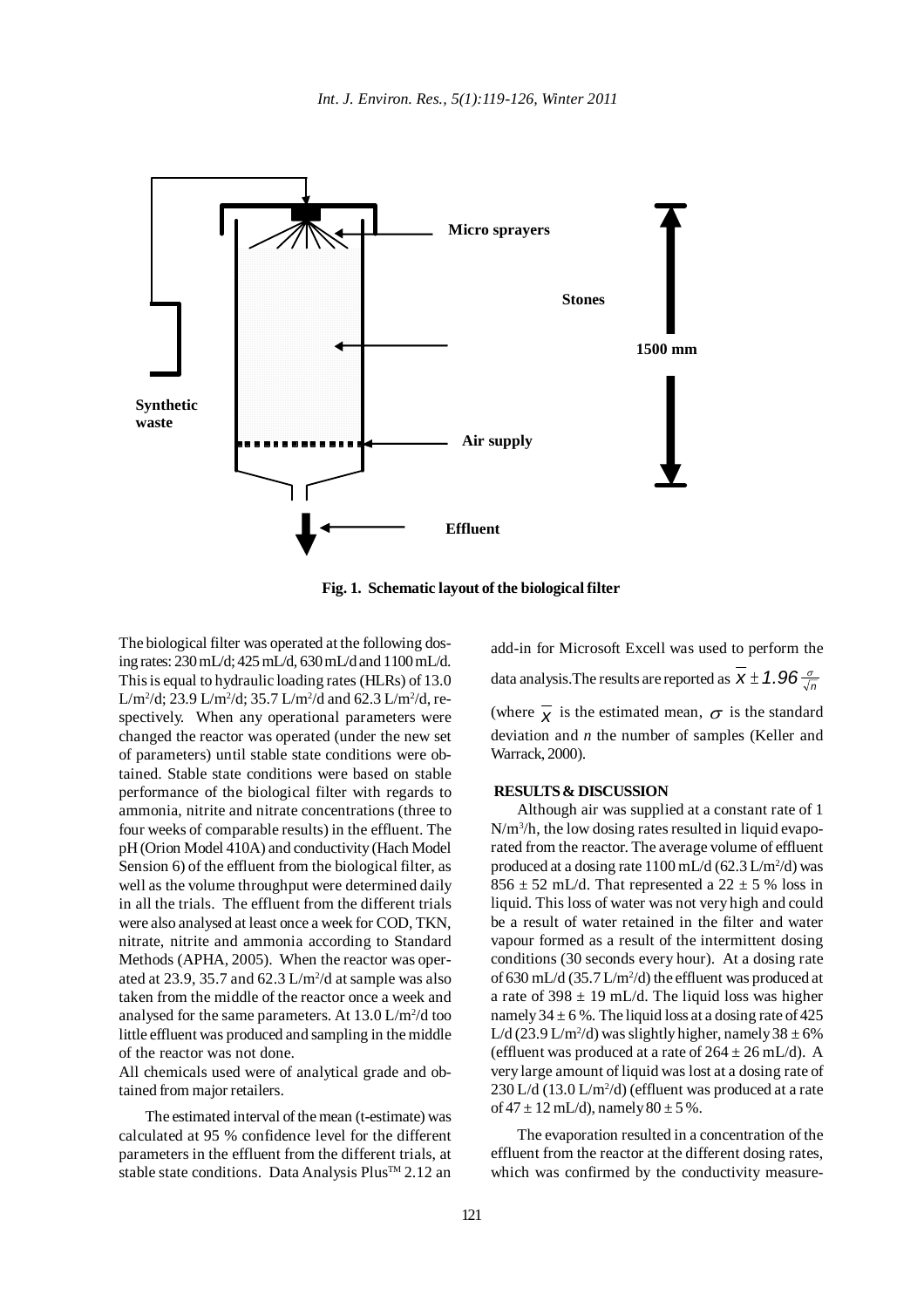ments and concentrations of the different nitrogen species in the effluent from the reactor. This concentration effect was especially evident during the trial at the low HLR of  $13.0 \text{ L/m}^2/\text{d}$ . The reactor took approximately 43 days to become stable. During the first 43 days the average conductivity was  $54.9 \pm 14.8$  mS/cm, while the average ammonia concentration was  $4815 \pm$ 1380 mg N/L. Thereafter the reactor was stable and the conductivity was  $20.3 \pm 2.5$  mS/cm and the ammonia concentration reduced to  $1390.0 \pm 178.0$  mg N/L.

The trial conducted at a HLR of  $23.9 \text{ L/m}^2/\text{d}$  was very stable from the start. The average conductivity of the effluent was  $15.4 \pm 1.8$  mS/cm and the ammonia concentration was  $1104.8 \pm 197.0$  mS/cm. Although the liquid loss at a HLR of 35.7 L/m<sup>2</sup>/d was only slightly less than that at a HLR of 23.9 L/m<sup>2</sup>/d, the performance was better. The ammonia concentration was  $285.5 \pm 9.1$ mg N/L and the conductivity was  $7.6 \pm 0.4$  mS/cm. The highest HLR tested, namely 62.3 L/m<sup>2</sup>/d, produced an effluent with a conductivity and an ammonia concentration of 9.1  $\pm$  0.4 mS/cm and 582.8  $\pm$  61.2 mg N/L, respectively.

The concentration of the various nitrogen species, COD and pH values at the different HLRs are presented in Table 1. At all four HLRs the TKN concentration in the effluent was significantly reduced from approximately 4 000 mg N/L to  $1499.2 \pm 422.0$  mg N/L;  $1187.1 \pm 180.9$  mg N/L;  $415.5 \pm 133.4$  mg N/L and 636.4  $\pm$  43.8 mg N/L at 13.0, 23.9, 35.7 and 62.3 L/m<sup>2</sup>/d, respectively, at stable state. The TKN concentration in the effluent was mainly in the form of ammonia, as urea is enzymatically hydrolysed to ammonia (Udert *et al*., 2003). The lowest ammonia concentration was obtained at a HLR of 35.7 L/m<sup>2</sup>/d, namely  $285.5 \pm 9.1$  mg N/L. Once the urea was oxidized to ammonia, the ammonia was probably removed by a combination of processes, namely volatilization, assimilation into the biomass and biological nitrification.

The hydrolysis of urea proceeds according to the equation below (Udert *et al*., 2003):

$$
(NH2)2CO + 2H2O \rightarrow NH3 + NH4+ + CO2 + HCO3
$$

The production of hydroxyl ions will increase the pH of the liquid. pH values up *ca* 9.0 was observed in samples taken from the middle of the reactor during the trails. The same observations were made by Maurer *et al.* (2006) when they showed that the pH of urine, which contains 84 % urea (Fowler, 2007) increased to 9.0 after storage. At pH values larger then 9.0, volatilization of ammonia will occur (MetCalf and Eddy, 2003).

% NH<sub>3</sub> = 
$$
\frac{100}{1 + [H^+]k_b/k_w}
$$

The percentage ammonia that will volatilize can be calculated from the following equation (MetCalf and Eddy, 2003):

 $k_b$  = ionization constant for ammonia  $k_w$  = ion product of water

% NH<sub>3</sub> = 
$$
\frac{100}{1 + [H^+]k_b / k_w}
$$

The highest pH value observed in the middle of the reactor during the trials was 8.8.

Solving the above equation for pH value of 8.8 and 20 C, indicates that 20 % of the ammonia can be removed by air stripping. Thus, if the concentration of nitrogen in the feed was 4000 mg NL, the amount of ammonia that could be removed by volatilization would be 792.3 mg N/L.

|                   | 13.0          | 23.9          | 35.7           | 62.3          |
|-------------------|---------------|---------------|----------------|---------------|
|                   | $L/m^2/d$     | $L/m^2/d$     | $L/m^2/d$      | $L/m^2/d$     |
| TKN, mg N/L       | 1499.2        | 1187.1        | 415.5          | 636.6         |
|                   | $(\pm 422.0)$ | $(\pm 180.9)$ | $(\pm 133.4)$  | $(\pm 43.8)$  |
| Ammonia, mg N/L   | 1390.0        | 1104.8        | 285.5          | 582.8         |
|                   | $(\pm 178.0)$ | $(\pm 197.0)$ | $(\pm 9.1)$    | $(\pm 61.2)$  |
| COD, mg COD/L     | 1152.5        | 1176.0        | 2300.3         | 2957.5        |
|                   | $(\pm 651.2)$ | $(\pm 230.9)$ | $(\pm 1757.2)$ | $(\pm 637.1)$ |
| Nitrite, $mg$ N/L | 15.4          | 17.3          | 14.7           | 15.3          |
|                   | $(\pm 10.2)$  | $(\pm 14.0)$  | $(\pm 12.1)$   | $(\pm 6.5)$   |
| Nitrate, $mg$ N/L | 1720.0        | 982.8         | 24.0           | 1.4           |
|                   | $(\pm 273.8)$ | $(\pm 224.5)$ | $(\pm 23.2)$   | $(\pm 1.1)$   |
| pH                | 6.1           | 7.5           | 7.8            | 7.7           |
|                   | $(\pm 0.2)$   | $(\pm 0.2)$   | $(\pm 0.1)$    | $(\pm 0.1)$   |

**Table 1.The performance of the reactor at the different hydraulic loading rates**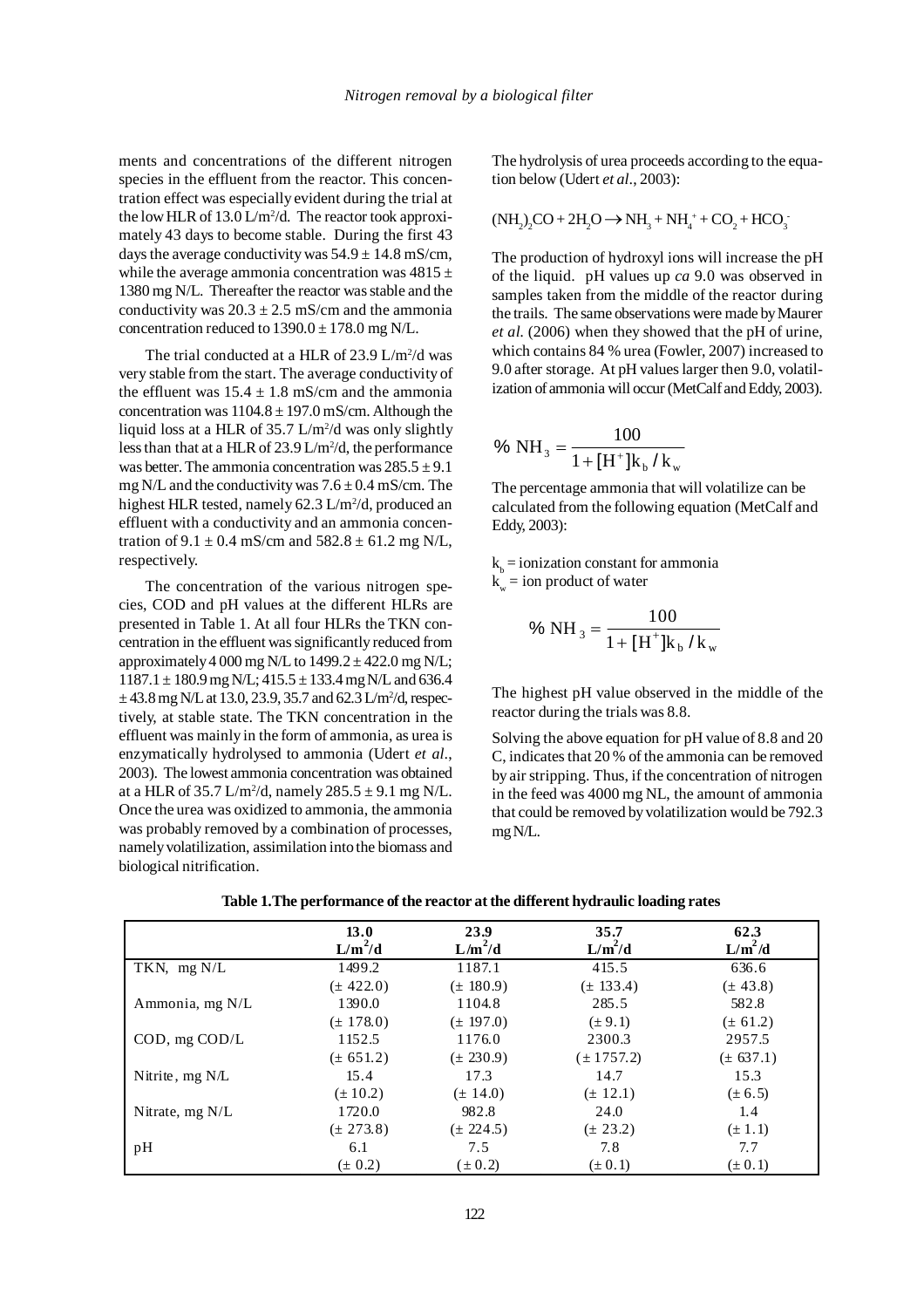Some of the nitrogen was also used for the assimilation of biomass. Microorganisms require nitrogen for growth. The nitrogen requirements can be calculated from stoichiometric reaction equations developed by using the concept of half-reactions (Grady and Lim, 1980). For heterotrophic, aerobic growth with glucose as carbon source and electron donor the three half reactions will be:

$$
R_d = \frac{1}{24} C_6 H_{12} O_6 + \frac{1}{4} H_2 O
$$
  
\n
$$
\rightarrow \frac{1}{4} CO_2 + H^+ + e^-
$$
 (1)

$$
R_c = \frac{1}{20} C_5 H_7 NO_2 + \frac{9}{20} H_2 O \rightarrow \frac{1}{5} CO_2
$$
  
+ 
$$
\frac{1}{20} HCO_3^- + \frac{1}{20} NH_4^+ + H^+ + e^-
$$
 (2)

$$
R_a = \frac{1}{2}H_2O \rightarrow \frac{1}{4}O_2 + H^+ + e^-
$$
 (3)

Thus for glucose where  $Y_{NH} = 0.79$  e. e biomass/e. e substrate, the overall stoichiometric reaction equation for bacterial growth is:

$$
R_0 = R_d - 0.79R_c - 0.21R_a \tag{4}
$$

 $R_0$  = the overall stoichiometric reaction

 $R_d$  = Reaction for electron donor

 $R_c$  = Reaction for bacterial cell synthesis

 $R_{\text{A}}$  = Reaction for electron acceptor

By applying this equation (4) the amount of ammonia required per e. e substrate (expressed as N) can be calculated as follows:

$$
0.79 \times \frac{1}{20} \times 14 = 0.553 \text{ g N} \tag{5}
$$

As 1 e. e substrate is equivalent to 8 g COD (Grady and Lim, 1980)

$$
\frac{\text{COD}}{\text{N}} = \frac{8 \text{ g COD}}{0.553 \text{ g N}} = 14.47
$$
 (6)

Since 16 g/L glucose (concentration of the glucose used in the synthetic medium) has a COD value of 17.1 g/L, the amount of N required for growth will be 1.1818 g/L. The amount of nitrogen required for synthesis of new biomass could therefore account for 29 % of the initial nitrogen loss in the system.

From the above explanations it is safe to assume that the *ca* 2000 mg N/L of nitrogen removed could be accounted for by the volatilization of ammonia and incorporation into the biomass. The rest of the ammonia was probably removed by biological nitrification. The nitrification capacity at the different HLRs was calculated according to the following formulae and the results are shown in Table 2:

$$
\Delta N_{NH_3} = N_{t}Q - N_{s}Q - N_{v}Q - N_{e}Q_{e}
$$
 (7)

 $\Delta N_{\text{NH}_3}$  = mass of ammonia nitrified per day, mg/d

 $N_t$  = TKN concentration in the feed, mg N/L

 $N<sub>s</sub>$  = concentration of the nitrogen that is assimilated to form new biomass in mg N/L

 $N_v =$  concentration of the nitrogen that was volati ized in mg N/L.

 $N_e$  =TKN concentration in the effluent in mg N/L.

 $Q =$  dosing rate in  $L/d$ 

 $Q_e$  = flow rate of the effluent in L/d.

The mass nitrites and nitrates that denitrified were calculated according to the following formulae:

$$
\Delta N_{NO_X} = \Delta N_{NH_3} - Q_e N_{NO_X}
$$
 (8)

Where

 $\Delta N_{\text{NO}_x}$  = mass of nitrites and nitrates denitrified per day in mg/d

 $N_{\text{NO}_{\text{v}}}$  = sum of the nitrite and nitrate concentrations in mg N/L

As the HLR increased, the mass of nitrogen applied increased and the biofilm in the reactor responded by increasing the rate of ammonia oxidation accordingly. The total ammonia nitrified at the different HLRs was 378.7 ± 61.2 mg N/d, 473.3.9 ± 98.1 mg N/d, 1097.0  $\pm$  187.1 mg N/d and 1518.2  $\pm$  185.5 mg N/d at HLRs of 13.0, 23.9, 35.7 and 62.3 L/m<sup>2</sup>/d, respectively. As nitrifying organisms are strictly aerobic (MetCalf and Eddy, 2003) the results also implied that the oxygen supplied was enough to sustain nitrification. These results are in accordance to the model describes by Grady *et al.* (1999) which predicts behaviour of attached growth processes, in packed towers. The authors postulated that as the HLR increase, the resistant to mass transfer from the bulk of the liquid to the biofilm decrease and the rate of substrate removal increase. However, according to Grady and Lim (1980) at a very low flow rate the effectiveness increases faster than the mass application rate, which results in better substrate removal in the filter. However, there exists an optimum flow rate, where after the mass application rate will increase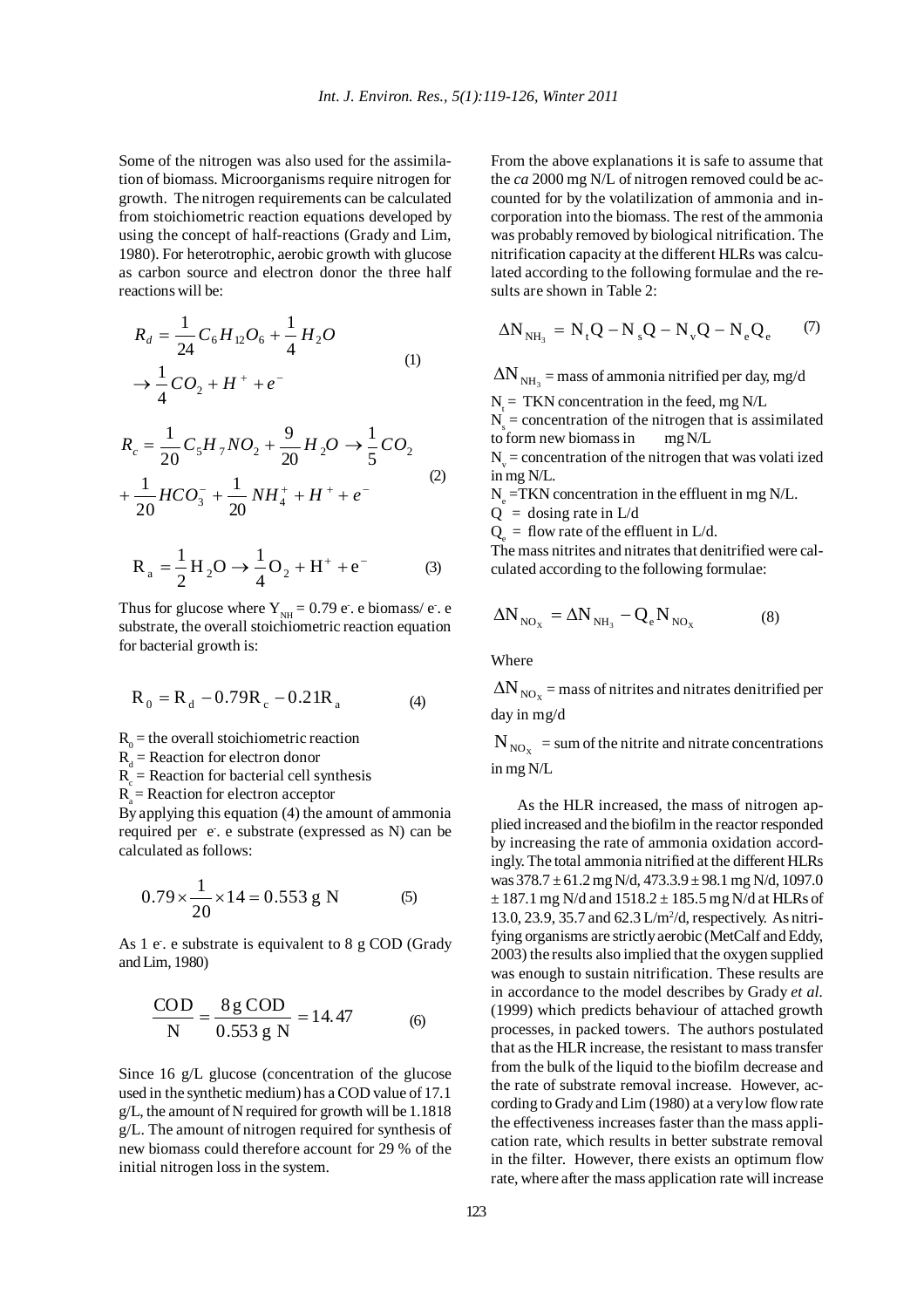faster than the effectiveness, which implies that a longer tower would be required to achieve the same degree of substrate removal. This could explain the better performance of the biological filter at the HLR of  $13 \text{ L/m}^2$ / d compared to that at  $23.9 \text{ L/m}^2/\text{d}$ .

Another consequence of increasing the HLR is that the biofilm is distributed deeper into the filter bed and that a longer reactor is required to achieve the same degree of treatment (Grady *et al*., 1999). A similar effect was observed at the reactor trial operated at a HLR of  $62.3 \text{ L/m}^2/\text{d}$  where the nitrification rate in the upper part of the filter was  $1034.0 \pm 276.0$  mg N/d, in the same range as the trail operated at  $35.7$  L/m<sup>2</sup>/d, namely  $1082.7 \pm 181.7$  mg N/d. However, in the bottom part of the reactor the nitrification rate was  $484.1 \pm$ 178.5 mg N/d at the HLR of  $62.3$  L/m<sup>2</sup>/d, where only 14.3 mg N/d was nitrified at 35.7 L/m<sup>2</sup>/d. Another possible explanation for this observation is that the ammonia became limited, as all the urea was not hydrolysed in the upper part of the column. The results give in Table 3 show the difference between the TKN and ammonia concentration in the middle of the reactor at a HLR of  $62.3 \text{ L/m}^2/\text{d}$ . The difference was larger than the differences between the two parameters at lower HLRs (23.9 and 35.7 m<sup>2</sup>/d). At 62.3 L/m<sup>2</sup>/d, the difference was 516 mg N/L, while the differences were 201 mg N/L and 68.7 mg N/L at 23.9 and 35.7 L/m<sup>2</sup>/d respectively. This indicated that all the urea was not oxidized to ammonia in the upper reaches of the reactor, but

| Table 2.The mass nitrogen removal rate at the different hydraulic loading rates |  |
|---------------------------------------------------------------------------------|--|
|                                                                                 |  |

| <b>HLR</b><br>$L/m^2/d$ | Nitrification rate $\left.\Delta N\right._{NH_{3}}$ , mg/d |                    |                                      | De-nitrification                          |
|-------------------------|------------------------------------------------------------|--------------------|--------------------------------------|-------------------------------------------|
|                         | Upper part                                                 | <b>Bottom</b> part | Total NH <sub>3</sub> -N<br>oxidized | rate<br>$\Delta N^{\,}_{\rm NO_X}$ , mg/d |
| 13.0                    | ND                                                         | <b>ND</b>          | 378.7<br>$(\pm 65.9)$                | 270.9<br>$(\pm 97.0)$                     |
| 23.9                    | 350.2                                                      | 123.1              | 473.3                                | 145.7                                     |
|                         | $(\pm 258.7)$                                              | $(\pm 85.1)$       | $(\pm 98.1)$                         | $(\pm 116.1)$                             |
| 35.7                    | 1082.7                                                     | 14.3               | 1097.0                               | 1084.2                                    |
|                         | $(\pm 181.7)$                                              | $(\pm 9.9)$        | $(\pm 187.1)$                        | $(\pm 195.8)$                             |
| 62.3                    | 1034.0                                                     | 484.1              | 1518.1                               | 1502.9                                    |
|                         | $(\pm 276.0)$                                              | $(\pm 178.5)$      | $(\pm 185.5)$                        | $(\pm 188.4)$                             |

**ND – not determined because the volume of effluent produced was too little to sample and analysed both in the effluent and the middle**

| Table 3. The composition in the middle of the reactor at 23.9, 35.7 and 62.3 L/m <sup>2</sup> /d |
|--------------------------------------------------------------------------------------------------|
|--------------------------------------------------------------------------------------------------|

|                    | 23.9<br>$L/m^2/d$ | 35.7<br>$L/m^2/d$ | 62.3<br>$L/m^2/d$ |
|--------------------|-------------------|-------------------|-------------------|
| TKN, $mg N/L$      | 1556.1            | 461.0             | 1290.4            |
|                    | $(\pm 334.4)$     | $(\pm 171.1)$     | $(\pm 226.0)$     |
| Ammonia, mg N/L    | 1355.1            | 392.3             | 774.4             |
|                    | $(\pm 263.9)$     | $(\pm 171.9)$     | $(\pm 128.0)$     |
| $COD$ , mg $COD/L$ | 2010.0            | 4025.4            | 4717.5            |
|                    | $(\pm 780.2)$     | $(\pm 1586.0)$    | $(\pm 1616.7)$    |
| Nitrite, $mg N/L$  | 21.7              | 0.1               | 5.3               |
|                    | $(\pm 20.0)$      | $(\pm 0.0)$       | $(\pm 2.6)$       |
| Nitrate, $mg N/L$  | 334.5             | 8.8               | 2.1               |
|                    | $(\pm 145.7)$     | $(\pm 5.7)$       | $(\pm 1.6)$       |
| pH                 | 8.5               | 7.8               | 8.5               |
|                    | $(\pm 0.2)$       | $(\pm 0.5)$       | $(\pm 0.5)$       |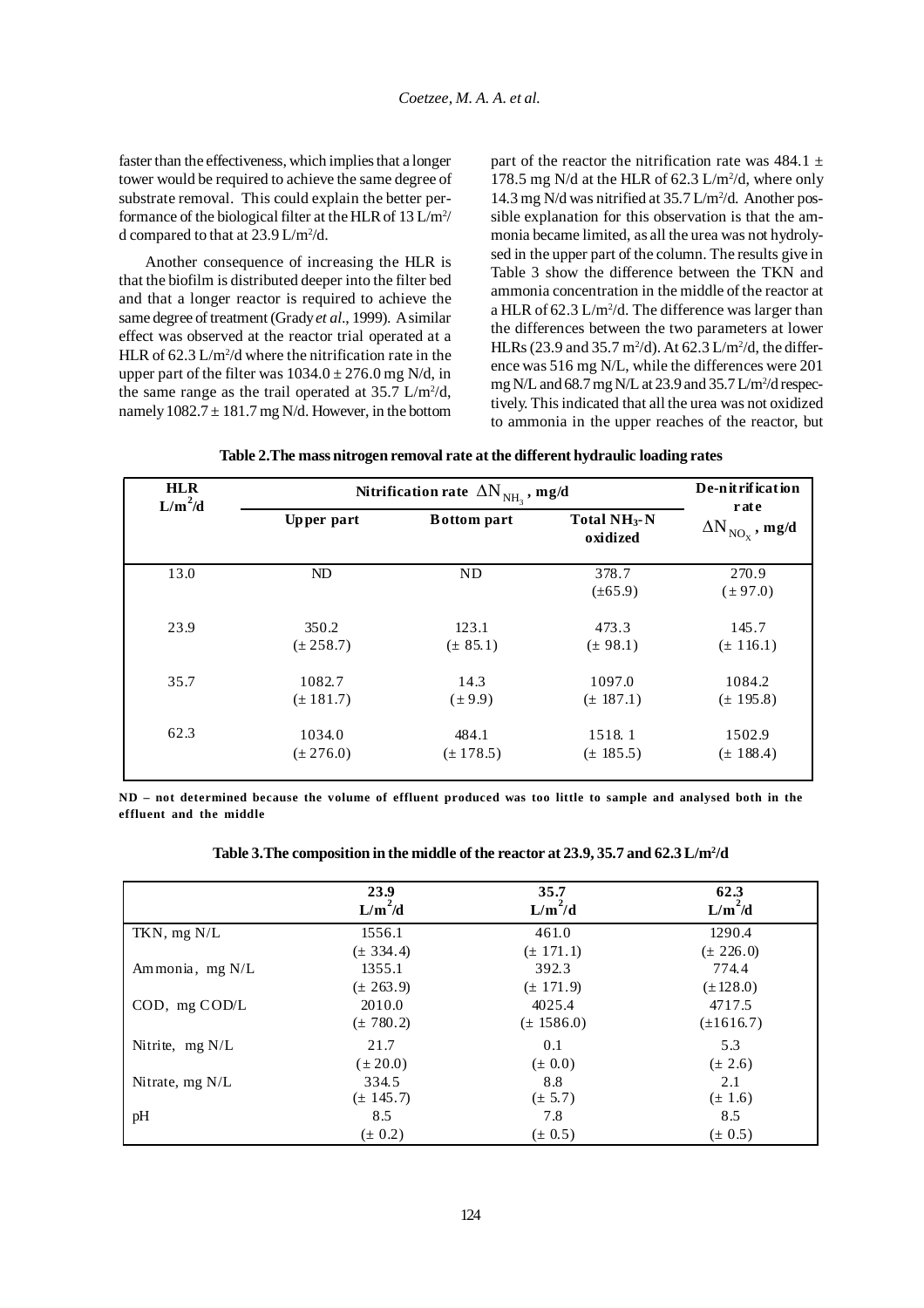was only oxidized in the lower part of the reactor, as the difference between TKN and ammonia concentration in the effluent was only 54.6 mg N/L.

The higher concentrations of the TKN and ammonia in the effluent indicated that the length of the reactor indeed became limited at a HLR of 62.3 L/m<sup>2</sup>/d (Table 1). The extent to which the biofilm will be pushed deeper into the filter bed will be determined by the organic loading rate. At the different HLRs of 13.0, 23.9, 35.7 and  $62.3 \text{ L/m}^2/\text{d}$  the organic loading rates were 0.15,  $0.27, 0.41$  and  $0.71$  kg BOD/m<sup>3</sup>/d, respectively and the percentage nitrification achieved was *ca* 79 %, 55 %, 89 %, and 76 % respectively. MetCalf and Eddy (2003) reported that for rock media nitrification is only 50 % at an organic loading rate of 0.22 kg $\text{BOD}_\text{s}/\text{m}^3/\text{d}$  and further recommends an organic loading rate of less than  $0.08$  kg  $\text{BOD}_5/\text{m}^3/\text{d}$  to achieve 90 % nitrification. These were significantly better than the typical organic loading rates that are required to achieve nitrification in standard rate trickling filters with rock media.

The de-nitrification rate increased as the HLR increased resulting in relatively low nitrite and nitrate concentrations in the effluent at HLRs of 35.7 and 62.3 L/m2 /d (Table 1). De-nitrification can occur in a biofilm even if aerobic conditions exist in the biological filter given that the biofilm is thick enough to maintain anaerobic conditions within (Biesterfeld *et al*., 2003). At the lower HLRs the de-nitrification rate was less complete, with nitrate concentrations of  $1720.0 \pm 273.8$  mg N/L and  $982.8 \pm 224.5$  mg N/L at 13.0 and 23.9 L/m<sup>2</sup>/d respectively. This was probably due to the low flow rate and high oxygen in the biological filter possibly leading to an insufficient anaerobic layer in the bio-film. Another requirement for de-nitrification is that enough carbon is available. Grady and Lim (1980) observed that the COD: $NO_3$ -N ratio in packed towers are higher than that required for suspended growth processes and reported that  $\text{COD:NO}_3$ -N ratios > 4.5 mg  $\text{COD:mg NO}_3\text{-N}$ is required to obtain more than 90 % removal of nitrogen (Grady and Lim, 1980). The COD:NO<sub>3</sub>-N ratio in this investigation was 4.3, which was slightly lower but in the range of the above mentioned ratio and should therefore not be the major cause of weak denitrification rate at the lower HLRs of 13.0 and 23.9 L/ m2 /d. A possible additional factor that could have an influence on the de-nitrification rate at  $13.0 \text{ L/m}^2/\text{d}$  is the low pH value of 6.1. Dinçer and Kargi (2000) reported an optimum pH value in the range 7 – 8 and Glass and Silverstein (1999) indicated that de-nitrification rate decreases as the pH decreases below 7. Evidence of toxicity to de-nitrifying bacteria is available at very high concentrations of nitrate, which are in the same range as the nitrate concentrations observed at the low HLR of  $13.0 \text{ L/m}^2/\text{d}$  (Table 1). Glass and

Silverstein (1998) investigated the effect of pH on the de-nitrification rate in water that contains high nitrate concentrations. These authors found that with an initial nitrate concentration of 1350 mg N/L and the pH d" 7.0, de-nitrification was completely inhibited. These findings are similar to the observations made during this investigation.

The hydraulic loading rate also influences the rate at which microorganisms slough from the stones. At higher HLRs the shear stress increase, which results in an increase in the detachment rate of the microorganisms (Morgenroth and Wilderer, 2000). The gradual increase in the total COD in the effluent of the biological filter at the different HLRs confirmed this behaviour during this investigation. The total COD concentration in the effluent increased from  $1152.5 \pm 651.5$  mg/L at  $13.0 \text{ L/m}^2/\text{d}$  to  $2957.5 \text{ mg/L}$  at  $62.3 \text{ L/m}^2/\text{d}$ .

## **CONCLUSION**

The results from this investigation proofed that it will be possible to treat liquid with a composition similar to that of feacal sludge, namely high in nitrogen and organic matter, in a biological filter at the low HLRs of between 13.0 and 62.3  $L/m^2/d$ . However, at 62.3  $L/m^2$ m2 /d the length of the filter, namely 1.5 m became limiting to the overall performance of the filter. The best results were obtained at a HLR of 35.7 L/m<sup>2</sup>/d, which is equivalent to a pit latrine that serves a family of six persons.

#### **REFERENCES**

AHPA, (2005). American Public Health Association. Standard methods for the examination of water and waste water, 21 th edition, American Public Heath Association, Washington, D.C.

Biesterfield, S., Farmer, G., Figueroa, L., Parker, D. and Russell, P. (2003). Quantification of de-nitrification potential in carbonaceous trickling filters. Water Research, **37**, 4011-4017.

Chen, S., Ling, J. and Blanchheton, J. (2006). Nitrification kinetics of biofilm as affected by water quality factors. Aquacultural Engineering, **34**, 179 -197.

Cofie, O. O., Agbottah, S., Strauss, M., Esseku, H., Montangero, A., Awuah, E. and Kone, D. (2006). Solidliquid separation of faecal sludge using drying beds in Ghana: Implications for nutrient recycling in urban agriculture. Water Research, **40**, 75-82.

Dinçer, A. R. and Kargi, F. (2000). Kinetics of sequential nitrification and de-nitrification processes. Enzyme and Microbial Technology, **27**, 37-42.

Dzwairo, B., Hoko, Z., Love, D. and Guzha, E. (2006). Assessment of the impacts of pitlatrines on groundwater quality in rural areas: A case study from Marondera district, Zimbabwe. Physics and Chemistry of the Earth, **31**, 779-788.